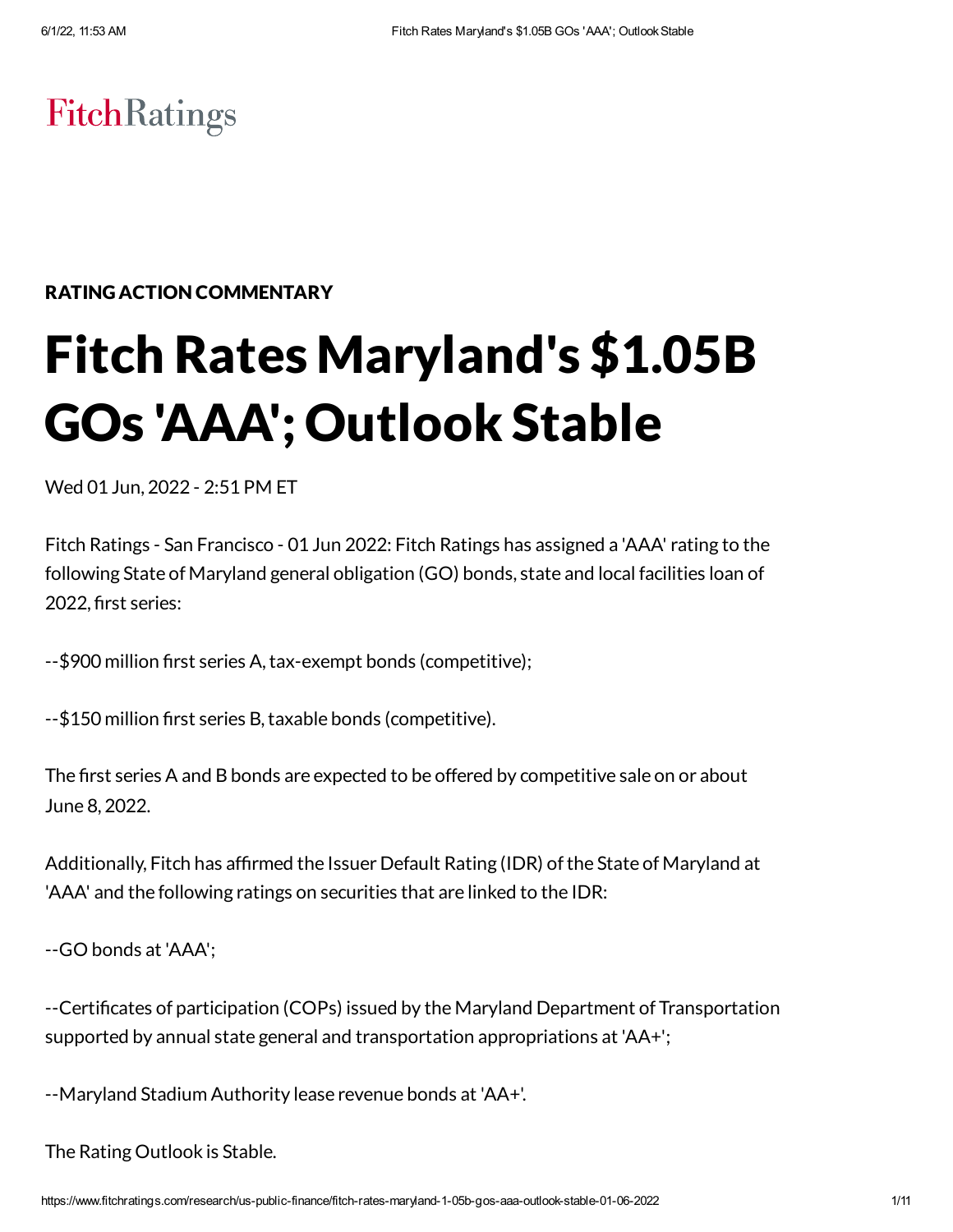## **SECURITY**

The bonds being issued are general obligations for which the state's full faith and credit are pledged.Appropriation-backed debt issued by the Maryland Department of Transportation and the Maryland Stadium Authority is rated one notch below the state's IDR, reflecting repayment from annual state appropriations.

## ANALYTICAL CONCLUSION

Maryland's 'AAA' IDR reflects its broad, diverse and wealthy economy, strong and forwardlooking fiscal management, and broad budgetary flexibility. Liabilities are elevated for a state, but carefully managed and moderate relative to available resources. The state's economy benefits from proximity to the nation's capital, although exposure to federal budget changes poses a greater uncertainty for Maryland than for most states given its large federal agency presence and associated private contracting.

## Economic Resource Base

Maryland's economy is relatively wealthy, diverse and service-oriented. Fitch's D-Trend indicates a robust economic profile, coupled with mid-range growth trends relative to other U.S. states. In addition to world-class trade centered around the Port of Baltimore, the federal government's presence is an anchor and long-term economic stabilizer to Maryland's economy. The state houses numerous federal agencies, military facilities and contractors.

## KEY RATING DRIVERS

## **Revenue Framework: 'aaa'**

Maryland retains unlimited legal authority to raise operating revenues on its solid economic base. Revenue growth prospects are expected to be strong and comparable to overall U.S. economic growth. Risk from reliance on personal income tax is mitigated by a robust federal presence.

## **Expenditure Framework: 'aaa'**

Maryland has a strong ability to adjust its spending commitments, of which education and Medicaid remain the largest components.Carrying costs for liabilities remain moderately low but above states' median.

## **Long-Term Liability Burden: 'aa'**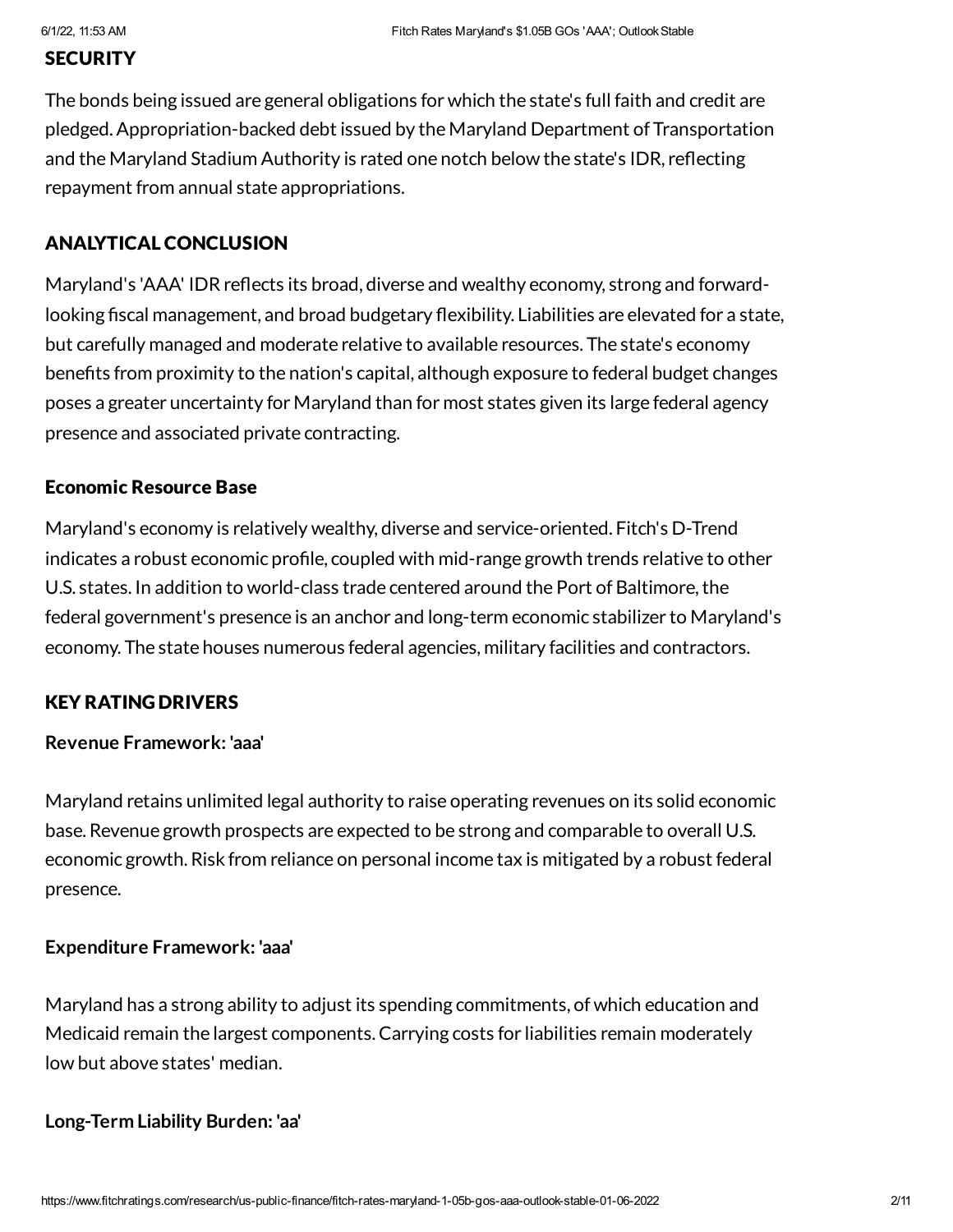Maryland's debt and net pension liabilities are elevated for a state but moderate relative to its resource base. Pensions are the more significant burden, which the state is addressing through benefit and contribution policy changes.

## **Operating Performance: 'aaa'**

Financial resilience is extremely strong, with well-funded budgetary reserves, consensusoriented decision making with a willingness to trim spending and increase revenues, and disciplined multiyear forecasting and planning.

## RATING SENSITIVITIES

Factors that could, individually or collectively, lead to a positive rating action/upgrade:

--Not applicable for a 'AAA' rating.

Factors that could, individually or collectively, lead to a negative rating action/downgrade:

--Inability to effectively manage rising spending demands with recurring revenues, notably from expanding education funding commitments, which weaken Fitch's assessments of either its expenditure framework or operating performance;

--A material increase in long-term liabilities, particularly those associated with retiree benefits, which are not mitigated by policy or budgetary actions.

## BEST/WORST CASE RATING SCENARIO

International scale credit ratings of Sovereigns, Public Finance and Infrastructure issuers have a best-case rating upgrade scenario (defined as the 99th percentile of rating transitions, measured in a positive direction) of three notches over a three-year rating horizon; and a worst-case rating downgrade scenario (defined as the 99th percentile of rating transitions, measured in a negative direction) of three notches over three years. The complete span of best- and worst-case scenario credit ratings for all rating categories ranges from 'AAA' to 'D'. Best- and worst-case scenario credit ratings are based on historical performance. For more information about the methodology used to determine sector-specific best- and worst-case scenario credit ratings, visit <https://www.fitchratings.com/site/re/10111579>.

## CURRENT DEVELOPMENTS

Maryland Budgetary Update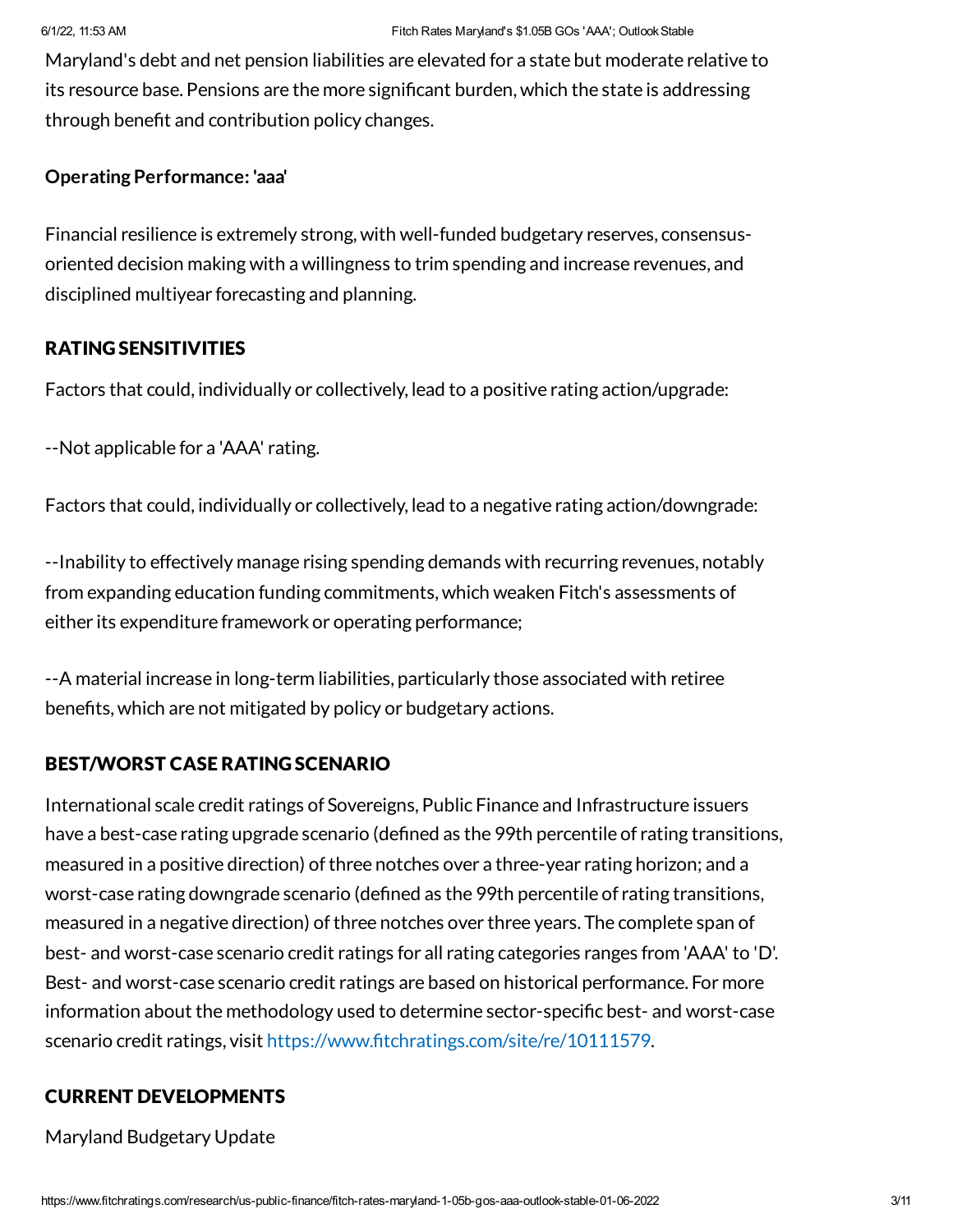Maryland's current revenue and economic forecast anticipates growth well ahead of early pandemic estimates, and in line with pre-pandemic expectations. Maryland's Board of Revenue Estimates (the Board), the official revenue forecasting body for the state, revises its forecast regularly. Each forecast incorporates actual revenue collections and an updated economic outlook. Fiscal 2021 revenue reached \$20.8 billion, about 1% above its last prepandemic estimate, a striking turnaround given the depth ofthe pandemic's economic dislocation.

The Board's March 2022 estimate for fiscal 2022 anticipates broad-based general fund revenue growth of 7.8%, to \$22.5 billion, led by over \$800 million in individual income tax growth. These revenues represent significant growth of 10.7% (\$2.2 billion) over the March 2021 Board estimate. The Board currently projects 4.8% growth to \$23.5 billion in fiscal 2023.

Reserves Projected to Remain Adequately Funded

Maryland exits the pandemic in an adequate financial position. The state ended fiscal 2021 with only \$647 million, or 3.4% of fiscal 2021 general fund revenues, in its state reserve account, mostly in the Revenue Stabilization Account (RSA). The state also ended fiscal 2021 with a general fund balance of \$3.9 billion.

The state estimates ending fiscal 2022 in an even stronger financial position with \$1.2 billion in the RSA and a general fund balance of \$4.6 billion. For fiscal 2023, the state estimates a still-adequate \$2.4 billion in the state reserve account and \$219 million of general fund balance. Large planned general fund balance drawdowns in fiscal 2023, largely for one-time uses, nevertheless leave Maryland with reserve levels that Fitch considers adequate to support Maryland's robust financial resilience.

The spring 2022 legislative session included a series of meaningful fiscal and policy actions. The state authorized \$350 million in ongoing tax reductions beginning in fiscal 2023, including income tax credits for retirees, a tax credit for up to 50% of the federal Work Opportunity Tax Credit, and various sales tax exemptions. These cuts assumed that revenue growth will outpace the scope of the cut enough to support recurring expenses, net of the significant one-time expenditures in fiscal 2023 noted earlier.

Maryland is also one of a handful of states implementing a gas tax holiday. The 30-day gasoline tax break between March and April 2022 reduced Transportation Trust Fund revenue by \$100 million. The fiscal 2023 budget includes a \$100 million general fund transfer to the Transportation Trust Fund to offset decreased Transportation Trust Fund revenues.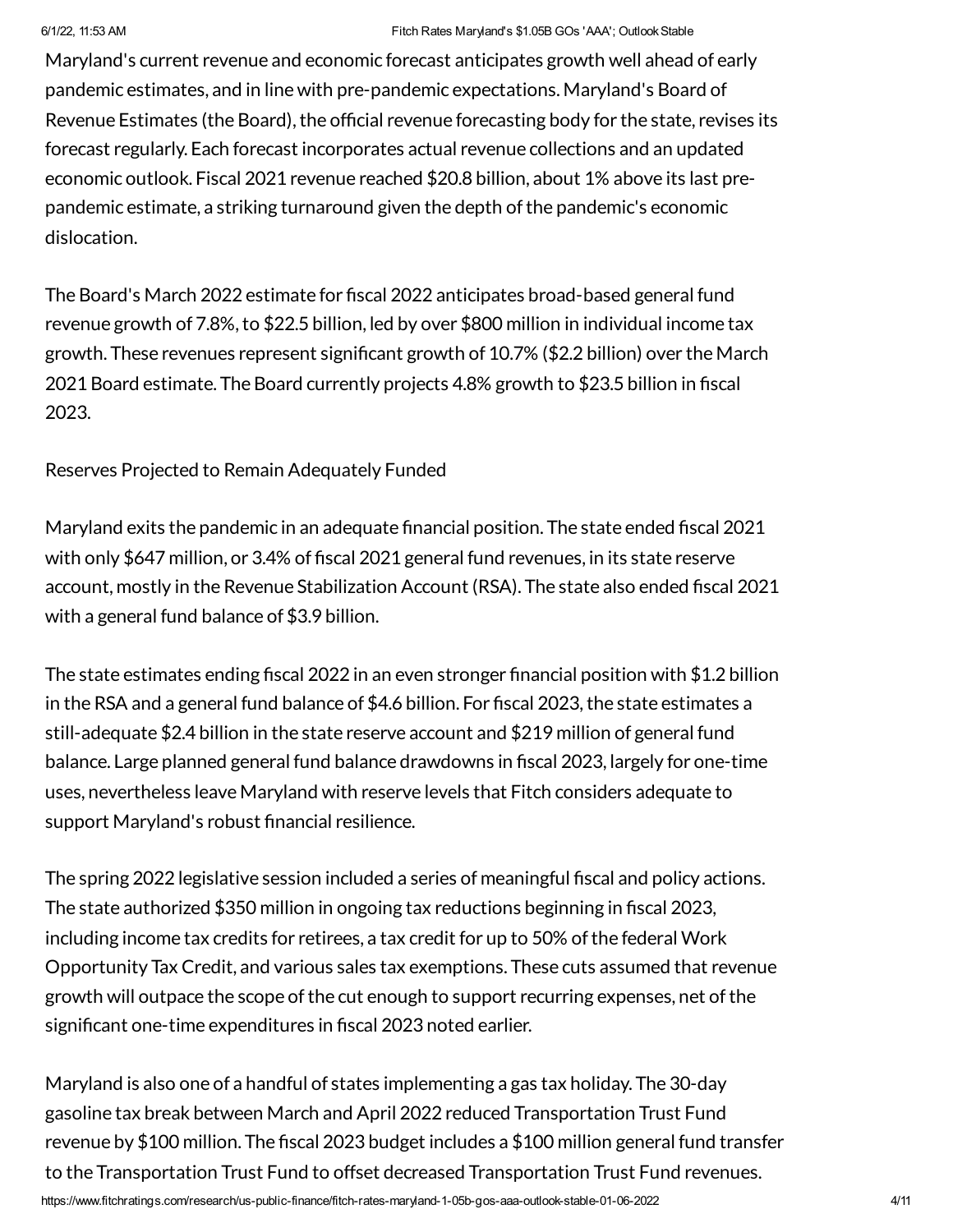Fitch considers this one-time holiday as affordable for the state given the large revenue surplus projected for fiscal 2022.

## Low Unemployment while Labor Force Still Lags

Fitch's March 2022 analysis of BLS data indicates Maryland has recovered four out of five jobs lost at the pandemic's outset, when Maryland employment fell by 14%. The monthly unemployment rate for March 2022 was a near all-time low 4.6%, versus the 3.6% national rate. Fitch calculates an adjusted unemployment rate to capture the large number oflabor force departures since the pandemic began.

Fitch's adjusted unemployment rate for Maryland was an elevated 9.7% for March, well above Fitch's 4.9% median adjusted rate for U.S. states. Fitch notes that indicates that the state's service sector employment weakened more than most other states despite relative strength in government and related business services.

## Federal Relief Provides Critical Support

Under the March 2021American Rescue Plan Act (ARPA), Maryland's state and municipal governments received \$11.8 billion in direct aid from theCoronavirus State and Local Fiscal Recovery Fund, of which the state's portion is \$3.7 billion.An additional \$2.5 billion has been allocated for education statewide.

The governor and legislature have agreed to appropriate the state's ARPA allocation largely for one-time uses including \$1.1 billion to the Unemployment Insurance Trust Fund, \$800 million to existing statewide pandemic relief efforts, \$723 million to the safe opening of schools, \$500 million to transportation and infrastructure, and \$300 million to broadband expansion.

In addition to the sources of information identified in Fitch's applicable criteria specified below, this action was informed by information from Lumesis.

## REFERENCES FOR SUBSTANTIALLY MATERIAL SOURCE CITED AS KEY DRIVER OF RATING

The principal sources of information used in the analysis are described in the Applicable Criteria.

## ESG CONSIDERATIONS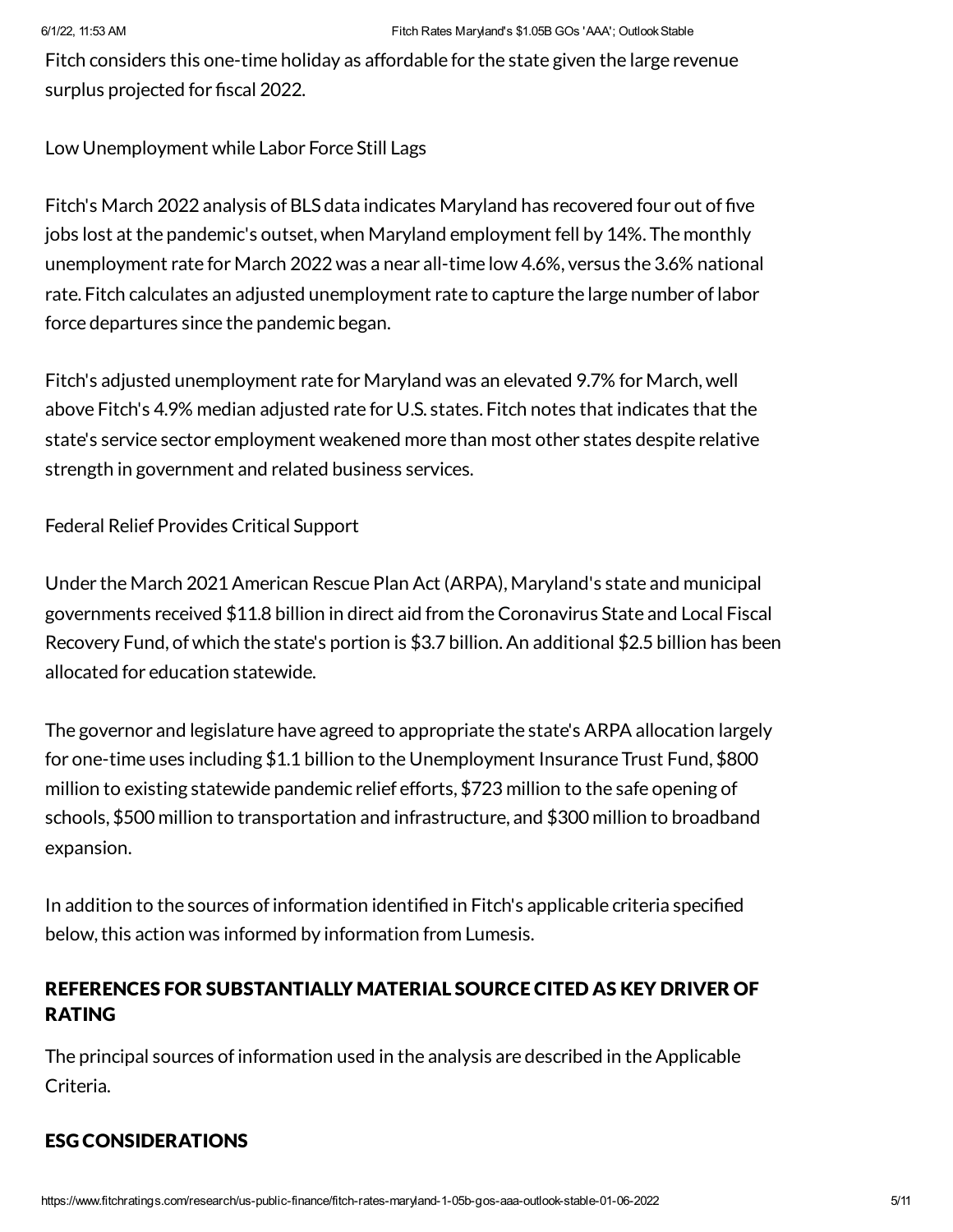#### 6/1/22, 11:53 AM **Fitch Rates Maryland's \$1.05B GOs 'AAA'**; Outlook Stable

Unless otherwise disclosed in this section, the highest level of ESG credit relevance is a score of'3'. This means ESG issues are credit-neutral or have only a minimal credit impact on the entity, either due to their nature or the way in which they are being managed by the entity. For more information on Fitch's ESG Relevance Scores, visit [www.fitchratings.com/esg](http://www.fitchratings.com/esg)

## RATING ACTIONS

| <b>ENTITY / DEBT ≑</b>                                                     | RATING $\div$                                          | <b>PRIOR <math>\div</math></b>                |
|----------------------------------------------------------------------------|--------------------------------------------------------|-----------------------------------------------|
| Maryland, State of (MD)<br>[General Government]                            | LT IDR<br><b>AAA Rating Outlook Stable</b><br>Affirmed | <b>AAA Rating</b><br>Outlook<br><b>Stable</b> |
| Maryland, State of<br>(MD) /General<br>Obligation -<br>Unlimited Tax/1 LT  | LT<br><b>AAA Rating Outlook Stable</b><br>Affirmed     | <b>AAA Rating</b><br>Outlook<br>Stable        |
| Maryland, State of<br>(MD) /Stadium<br>Revenues/1LT                        | LT<br>AA+ Rating Outlook Stable<br>Affirmed            | AA+ Rating<br>Outlook<br><b>Stable</b>        |
| Maryland, State of<br>(MD) /State<br>Appropriation -<br>Transportation/1LT | LT<br>AA+ Rating Outlook Stable<br>Affirmed            | AA+ Rating<br>Outlook<br>Stable               |

#### VIEW ADDITIONALRATING DETAILS

## FITCH RATINGS ANALYSTS

### **Bryan Quevedo**

**Director** Primary Rating Analyst +1 415 732 7576 bryan.quevedo@fitchratings.com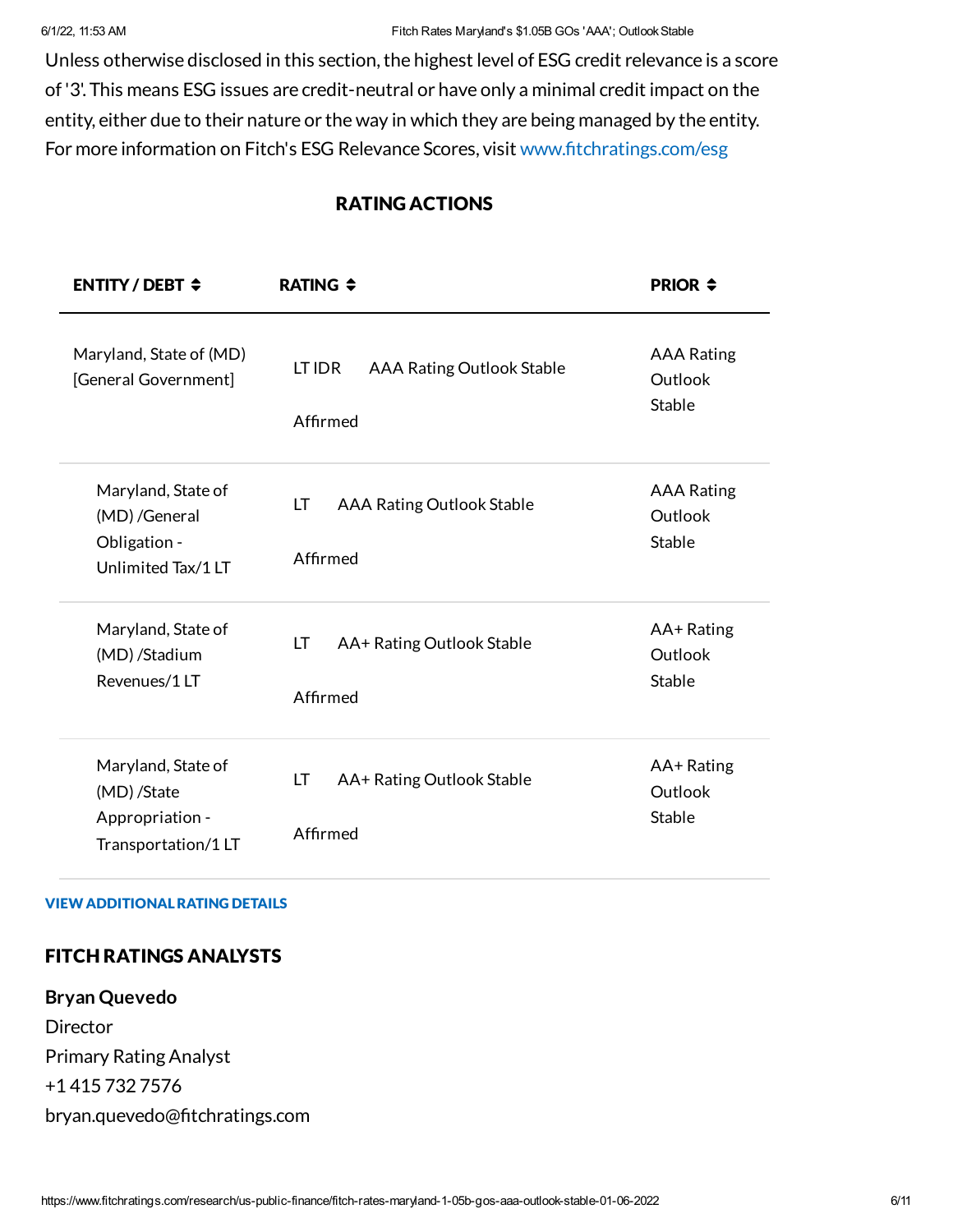Fitch Ratings, Inc. One Post Street, Suite 900 San Francisco,CA 94104

**Eric Kim** Senior Director Secondary Rating Analyst +1 212 908 0241 eric.kim@fitchratings.com

**Douglas Offerman** Senior Director CommitteeChairperson +1 212 908 0889 douglas.offerman@fitchratings.com

## MEDIA CONTACTS

**Sandro Scenga** New York +1 212 908 0278 sandro.scenga@thefitchgroup.com

Additional information is available on [www.fitchratings.com](http://www.fitchratings.com/)

## PARTICIPATION STATUS

The rated entity (and/or its agents) or, in the case of structured finance, one or more of the transaction parties participated in the rating process except that the following issuer(s), if any, did not participate in the rating process, or provide additional information, beyond the issuer's available public disclosure.

## APPLICABLE CRITERIA

U.S. Public Finance [Tax-Supported](https://www.fitchratings.com/research/us-public-finance/us-public-finance-tax-supported-rating-criteria-04-05-2021) Rating Criteria (pub. 04 May 2021) (including rating assumption sensitivity)

## APPLICABLE MODELS

Numbers in parentheses accompanying applicable model(s) contain hyperlinks to criteria providing description of model(s).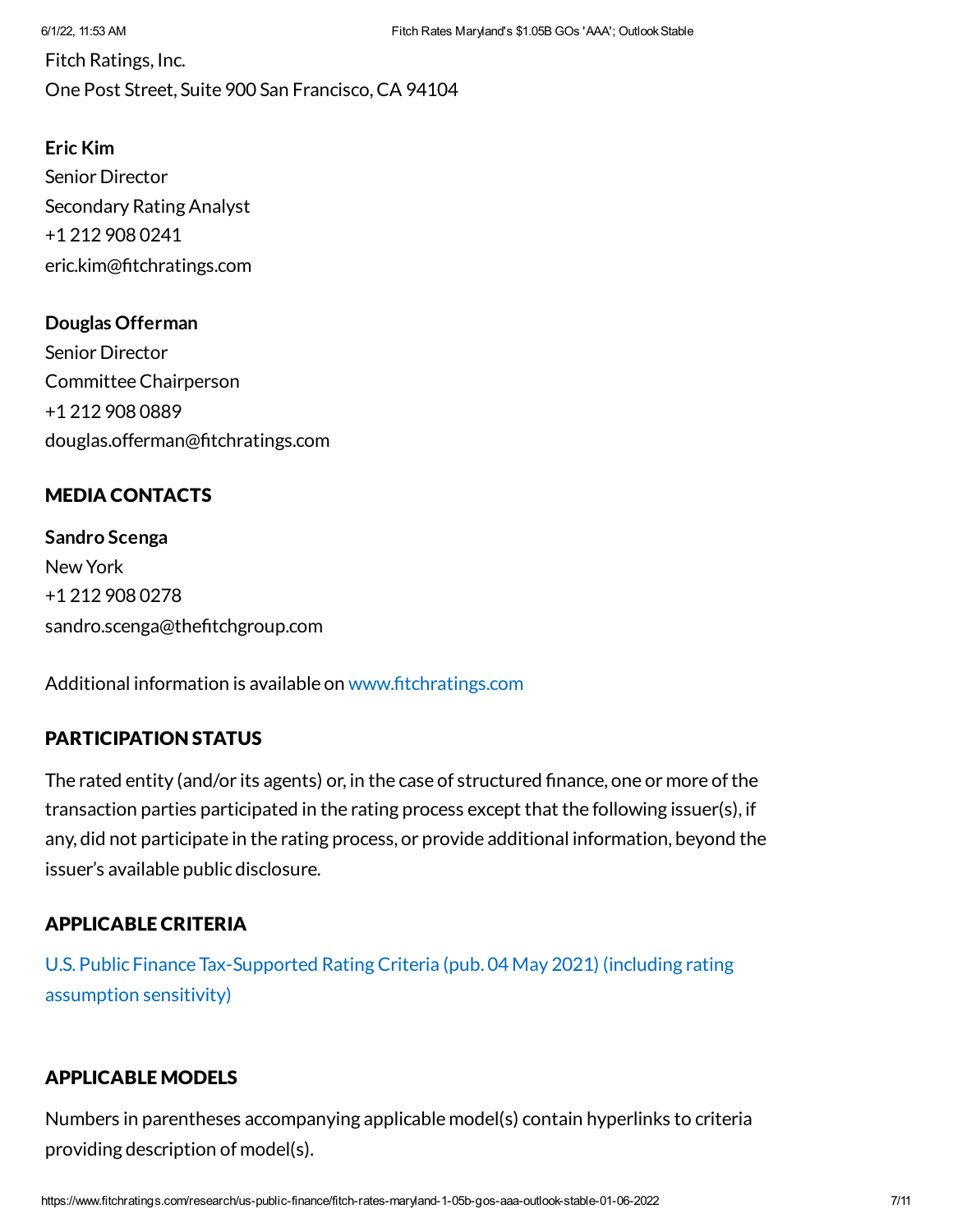FAST EconometricAPI - Fitch Analytical Stress Test Model, v3.0.0 ([1\)](https://www.fitchratings.com/research/us-public-finance/us-public-finance-tax-supported-rating-criteria-04-05-2021)

## ADDITIONAL DISCLOSURES

[Dodd-Frank](https://www.fitchratings.com/research/us-public-finance/fitch-rates-maryland-1-05b-gos-aaa-outlook-stable-01-06-2022/dodd-frank-disclosure) Rating Information Disclosure Form Solicitation Status [Endorsement](#page-10-0) Policy

## ENDORSEMENT STATUS

Maryland Stadium Authority (MD) EU Endorsed, UK Endorsed

## DISCLAIMER & DISCLOSURES

All Fitch Ratings (Fitch) credit ratings are subject to certain limitations and disclaimers. Please read these limitations and disclaimers by following this link: [https://www.fitchratings.com/understandingcreditratings](https://www.fitchratings.com/UNDERSTANDINGCREDITRATINGS). In addition, the following [https://www.fitchratings.com/rating-definitions-document](https://www.fitchratings.com/RATING-DEFINITIONS-DOCUMENT) details Fitch's rating definitions for each rating scale and rating categories, including definitions relating to default. ESMA and the FCA are required to publish historical default rates in a central repository in accordance with Articles 11(2) of Regulation (EC) No 1060/2009 of the European Parliament and of the Council of 16 September 2009 and TheCredit Rating Agencies (Amendment etc.) (EU Exit) Regulations 2019 respectively.

Published ratings, criteria, and methodologies are available from this site at all times. Fitch's code of conduct, confidentiality, conflicts of interest, affiliate firewall, compliance, and other relevant policies and procedures are also available from the Code of Conduct section of this site. Directors and shareholders' relevant interests are available at [https://www.fitchratings.com/site/regulatory.](https://www.fitchratings.com/SITE/REGULATORY) Fitch may have provided another permissible or ancillary service to the rated entity or its related third parties. Details of permissible or ancillary service(s) for which the lead analyst is based in an ESMA- or FCA-registered Fitch Ratings company (or branch of such a company) can be found on the entity summary page for this issuer on the Fitch Ratings website.

In issuing and maintaining its ratings and in making other reports (including forecast information), Fitch relies on factual information it receives from issuers and underwriters and from other sources Fitch believes to be credible. Fitch conducts a reasonable investigation of the factual information relied upon by it in accordance with its ratings methodology, and obtains reasonable verification ofthat information from independent sources, to the extent such sources are available for a given security or in a given jurisdiction.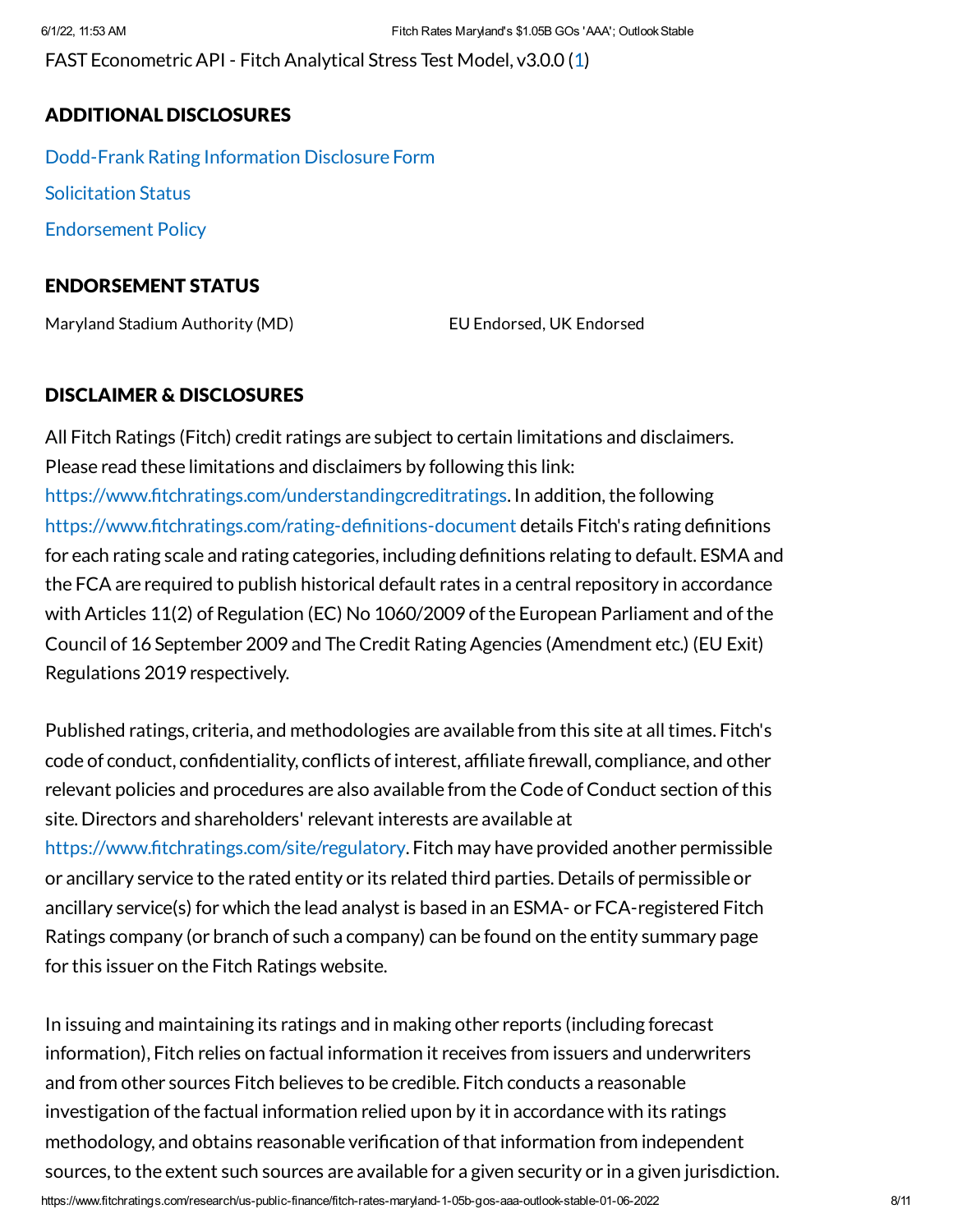The manner of Fitch's factual investigation and the scope of the third-party verification it obtains will vary depending on the nature of the rated security and its issuer, the requirements and practices in the jurisdiction in which the rated security is offered and sold and/or the issuer is located, the availability and nature of relevant public information, access to the management of the issuer and its advisers, the availability of pre-existing third-party verifications such as audit reports, agreed-upon procedures letters, appraisals, actuarial reports, engineering reports, legal opinions and other reports provided by third parties, the availability of independent and competent third- party verification sources with respect to the particular security or in the particular jurisdiction ofthe issuer, and a variety of other factors. Users of Fitch's ratings and reports should understand that neither an enhanced factual investigation nor any third-party verification can ensure that all of the information Fitch relies on in connection with a rating or a report will be accurate and complete. Ultimately, the issuer and its advisers are responsible for the accuracy of the information they provide to Fitch and to the market in offering documents and other reports. In issuing its ratings and its reports, Fitch must rely on the work of experts, including independent auditors with respect to financial statements and attorneys with respect to legal and tax matters. Further, ratings and forecasts of financial and other information are inherently forward-looking and embody assumptions and predictions about future events that by their nature cannot be verified as facts. As a result, despite any verification of current facts, ratings and forecasts can be affected by future events or conditions that were not anticipated at the time a rating or forecast was issued or affirmed.

The information in this report is provided "as is" without any representation or warranty of any kind, and Fitch does not represent or warrant that the report or any of its contents will meet any of the requirements of a recipient of the report. A Fitch rating is an opinion as to the creditworthiness of a security. This opinion and reports made by Fitch are based on established criteria and methodologies that Fitch is continuously evaluating and updating. Therefore, ratings and reports are the collective work product of Fitch and no individual, or group of individuals, is solely responsible for a rating or a report. The rating does not address the risk of loss due to risks other than credit risk, unless such risk is specifically mentioned. Fitch is not engaged in the offer or sale of any security.All Fitch reports have shared authorship. Individuals identified in a Fitch report were involved in, but are not solely responsible for, the opinions stated therein. The individuals are named for contact purposes only.A report providing a Fitch rating is neither a prospectus nor a substitute for the information assembled, verified and presented to investors by the issuer and its agents in connection with the sale of the securities. Ratings may be changed or withdrawn at any time for any reason in the sole discretion of Fitch. Fitch does not provide investment advice of any sort. Ratings are not a recommendation to buy, sell, or hold any security. Ratings do not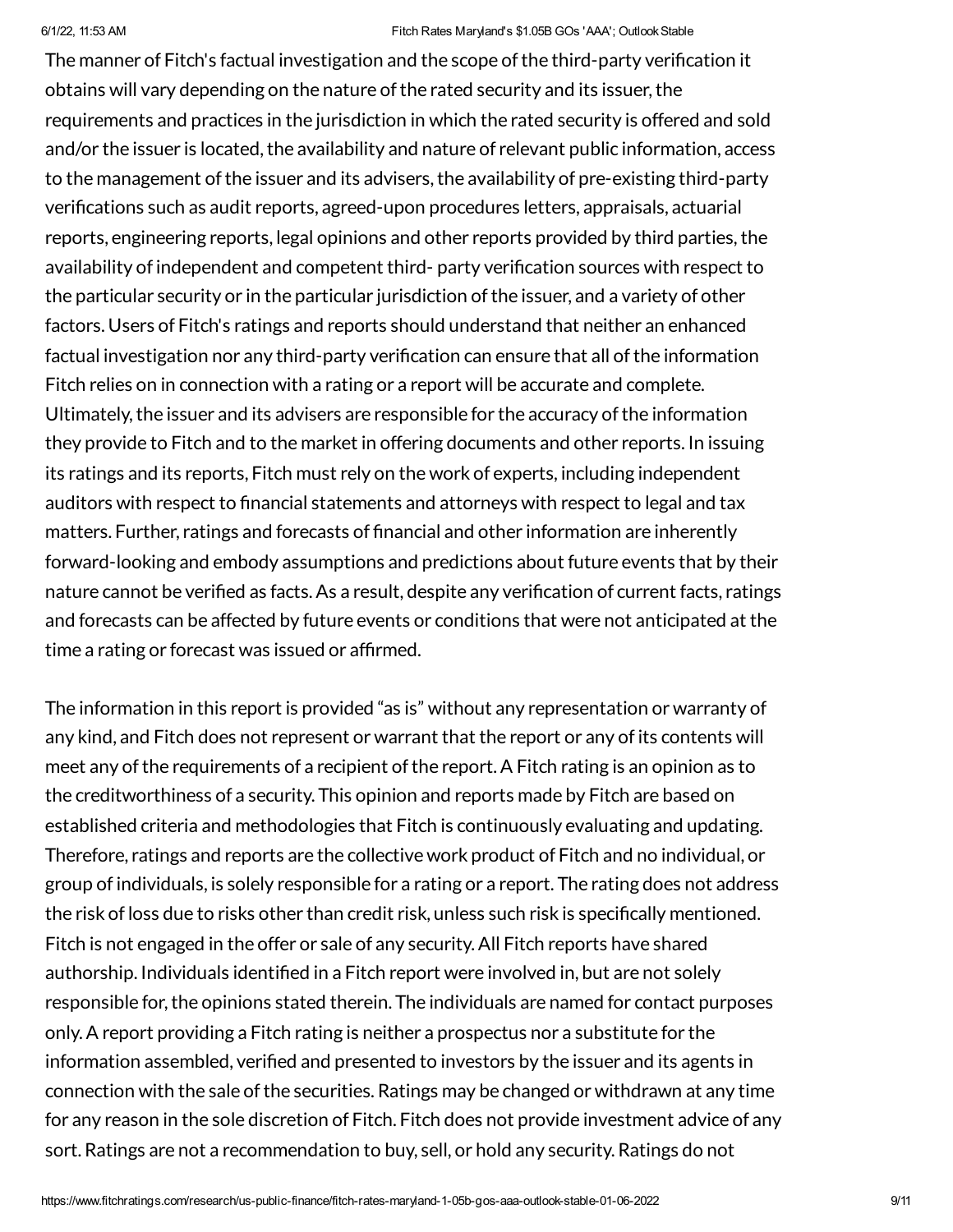comment on the adequacy of market price, the suitability of any security for a particular investor, or the tax-exempt nature or taxability of payments made in respect to any security. Fitch receives fees from issuers, insurers, guarantors, other obligors, and underwriters for rating securities. Such fees generally vary from US\$1,000 to US\$750,000 (or the applicable currency equivalent) per issue. In certain cases, Fitch will rate all or a number of issues issued by a particular issuer, or insured or guaranteed by a particular insurer or guarantor,for a single annual fee. Such fees are expected to vary from US\$10,000 to US\$1,500,000 (or the applicable currency equivalent). The assignment, publication, or dissemination of a rating by Fitch shall not constitute a consent by Fitch to use its name as an expert in connection with any registration statement filed under the United States securities laws, the Financial Services and Markets Act of 2000 of the United Kingdom, or the securities laws of any particular jurisdiction. Due to the relative efficiency of electronic publishing and distribution, Fitch research may be available to electronic subscribers up to three days earlier than to print subscribers.

ForAustralia, New Zealand, Taiwan and South Korea only: Fitch Australia Pty Ltd holds an Australian financial services license (AFS license no. 337123) which authorizes it to provide credit ratings to wholesale clients only.Credit ratings information published by Fitch is not intended to be used by persons who are retail clients within the meaning of the Corporations Act 2001.

Fitch Ratings, Inc. is registered with the U.S. Securities and Exchange Commission as a Nationally Recognized Statistical Rating Organization (the "NRSRO").While certain ofthe NRSRO's credit rating subsidiaries are listed on Item 3 of Form NRSRO and as such are authorized to issue credit ratings on behalf of the NRSRO (see [https://www.fitchratings.com/site/regulatory\)](https://www.fitchratings.com/site/regulatory), other credit rating subsidiaries are not listed on Form NRSRO (the "non-NRSROs") and therefore credit ratings issued by those subsidiaries are not issued on behalf of the NRSRO. However, non-NRSRO personnel may participate in determining credit ratings issued by or on behalf ofthe NRSRO.

Copyright © 2022 by Fitch Ratings, Inc., Fitch Ratings Ltd. and its subsidiaries. 33 Whitehall Street, NY, NY 10004. Telephone: 1-800-753-4824, (212) 908-0500. Fax: (212) 480-4435. Reproduction or retransmission in whole or in part is prohibited except by permission.All rights reserved.

## READ LESS

## SOLICITATION STATUS